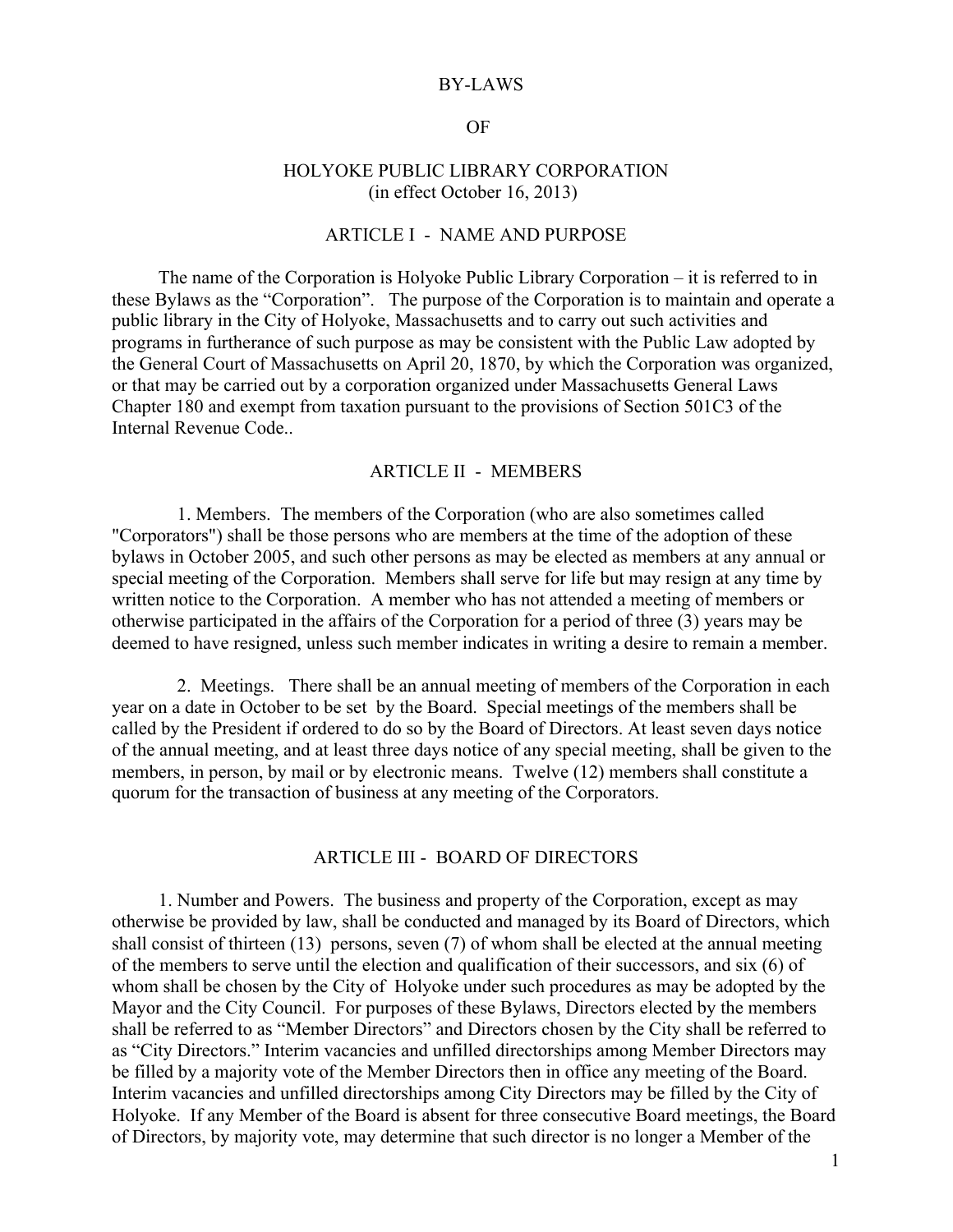Board, provided, however, that an absence as to which a Member of the Board has advised the Library Director or the President prior to the meeting that he/she will be unable to attend shall not be considered an absence for the purposes of this provision

 2. Term. Member Directors shall hold office for a term of two (2) years, with approximately one-half (1/2) of the Member Directors' terms expiring annually. To accomplish this goal, it may from time to time be necessary to elect a Member Director to a shorter term than two years in order to maintain a balance in the expirations of terms. A Member Director who has provided ten (10) years of uninterrupted service on the Board shall not be re-elected to another term without at least a one year hiatus in said service. The preceding limitation of ten years of continuous service shall be applied prospectively from the date it is included in these bylaws, and will therefore not apply to any Member Director who is serving on the Board of Directors on such date, nor shall it apply to a person who has become President within two (2) years of his/her reaching ten years of service and who is still President at that time she/he reaches ten years of service.

 3. Meetings. Regular meetings of the Board of Directors shall be held monthly or at such other intervals as may be determined from time to time by the Board. Special meetings of the Board may be called by the President or by any three (3) Members of the Board.

 4. Quorum. Fifty-One percent (51%) of the Members of the Board shall constitute a quorum for the transaction of business at any meeting of the Board.

 5. Notices. Not less than seven (7) days written or electronic notice shall be given for regular meetings, and not less than forty-eight (48) hours written or telephonic or electronic notice shall be given for special meetings, of the Board of Directors.

 6. Removal. A Member Director may be removed, with or without cause, by the vote of two-thirds (2/3) of the Board of Directors, provided that the Director has been first afforded an opportunity to be heard by the Board. A City Director may be removed, with or without cause, by the Mayor of the City of Holyoke. The Board of Directors, by vote of two-thirds, may at any time recommend to the Mayor that a City Director be removed, but only after first affording such City Director an opportunity to be heard by the Board.

 7. Annual Report. The Board of Directors shall produce a written annual report for the Corporators, patrons and the City of Holyoke.

# ARTICLE IV - OFFICERS

 1. Designation and Election. The officers of the Corporation shall consist of a President, a Vice President, a Clerk and a Treasurer, together with such additional officers, if any, as may be provided for by the Board from time to time. Officers shall be elected annually by the Board at its first meeting following the Annual Meeting, and shall serve for two (2) year terms or until the election and qualification of their successors. In order to achieve continuity, the President and the Clerk shall be elected in one year, and the Vice President and Treasurer in another, so that an election for President and Clerk shall normally not take place at the same time as an election for Vice President and Treasurer.

2. Powers and Duties.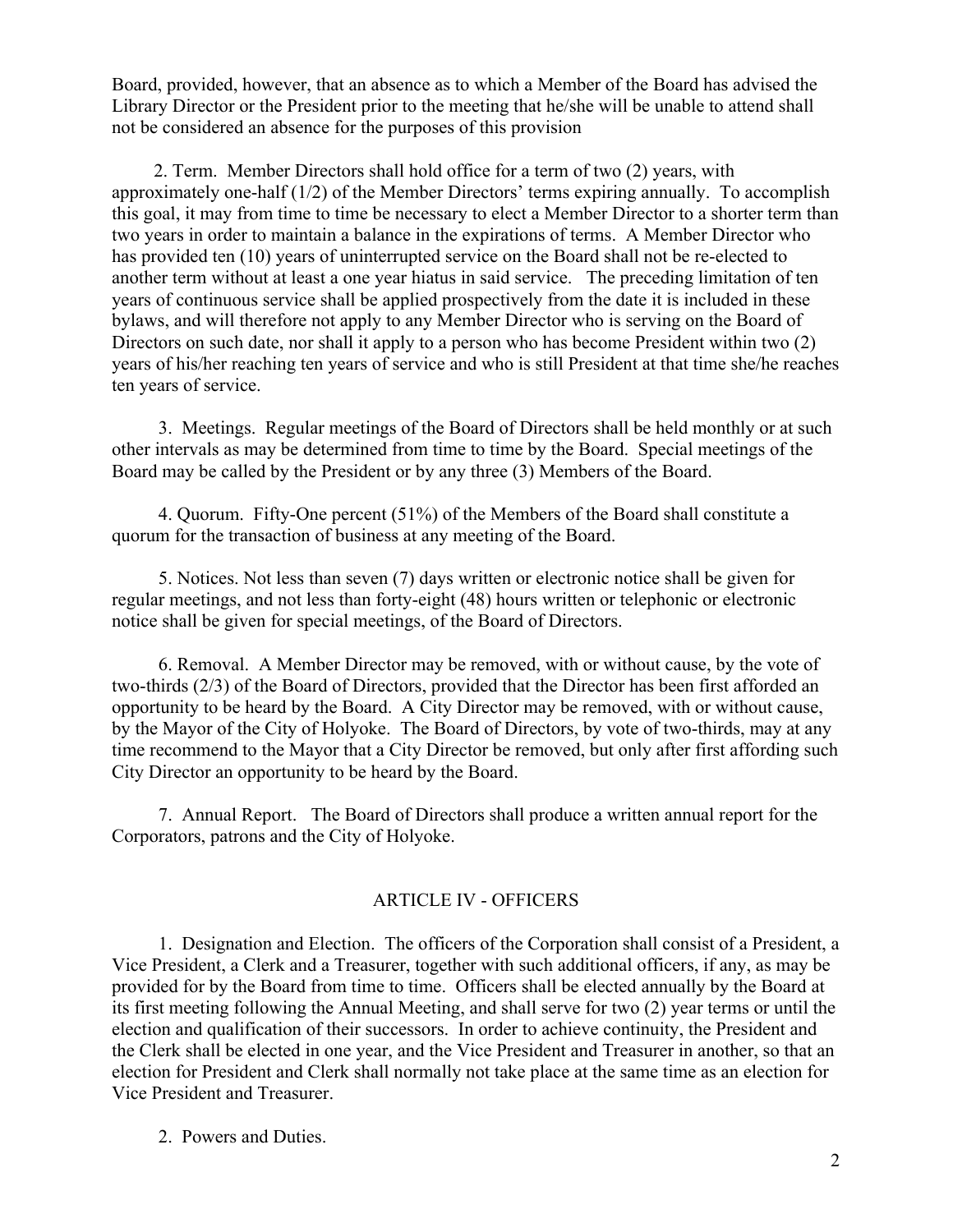The President shall preside at all meetings of the Board of Directors; shall plan agendas for all meetings; shall appoint committee members and chairpersons; shall represent the Corporation at gatherings and public functions; shall coordinate the work of the officers and committees of the Corporation and shall perform such other duties as are normally performed by the president of a non-profit corporation and such other duties as may be prescribed in these bylaws or delegated to the President by the Board of Directors.

 The Vice President shall have all of the duties of the President when the President is unable to act, and such other duties as are normally performed by the Vice President of a nonprofit corporation and such other duties as may be prescribed in these bylaws or delegated to the Vice President by the Board of Directors.

The Clerk shall have the responsibility for recording the minutes of all meetings of the Board of Directors; sending out of notices of all such meetings; maintaining a list of all Directors; and performing such other duties as are normally performed by the clerk of a nonprofit corporation and such other duties as may be delegated to the Clerk by the Board of Directors.

 The Treasurer shall have the responsibility for all funds, securities, receipts and disbursements and books of accounts of the Corporation and for keeping a full and accurate account thereof; shall present a financial report at regular meetings of the Board of Directors and at other times requested by the Board of Directors and shall perform such other duties as are normally performed by the treasurer of a non-profit corporation and such other duties as may be delegated to the Treasurer by the Board of Directors.

 The Clerk and the Treasurer may delegate some of their duties to members of the Library staff.

 Any additional officers shall have such duties and responsibilities as are prescribed by the Board of Directors at the time such offices are created.

#### ARTICLE V - LIBRARY DIRECTOR

 The Board of Directors shall be responsible for engaging and terminating a Library Director, whose performance shall be reviewed periodically. The Library Director shall be responsible for the day-to-day operations of the Library, including but not limited to the engaging, supervising and terminating the employment of all Library personnel, subject always, however, to applicable provisions of law and to the goals of the Corporation as expressed in its Articles of Organization, bylaws and resolutions of its Board of its Board of Directors, and subject to such policy determinations as may be made from time to time by the Board of Directors.

# ARTICLE VI- COMMITTEES

 1. Creation and Powers. The Board of Directors shall create a standing Personnel Committee, a standing Finance Committee and a standing Long-Term Investment Committee. The Board of Directors may create such additional standing, special or ad hoc committees as it may deem necessary to promote the purposes and carry out the work of the Corporation and may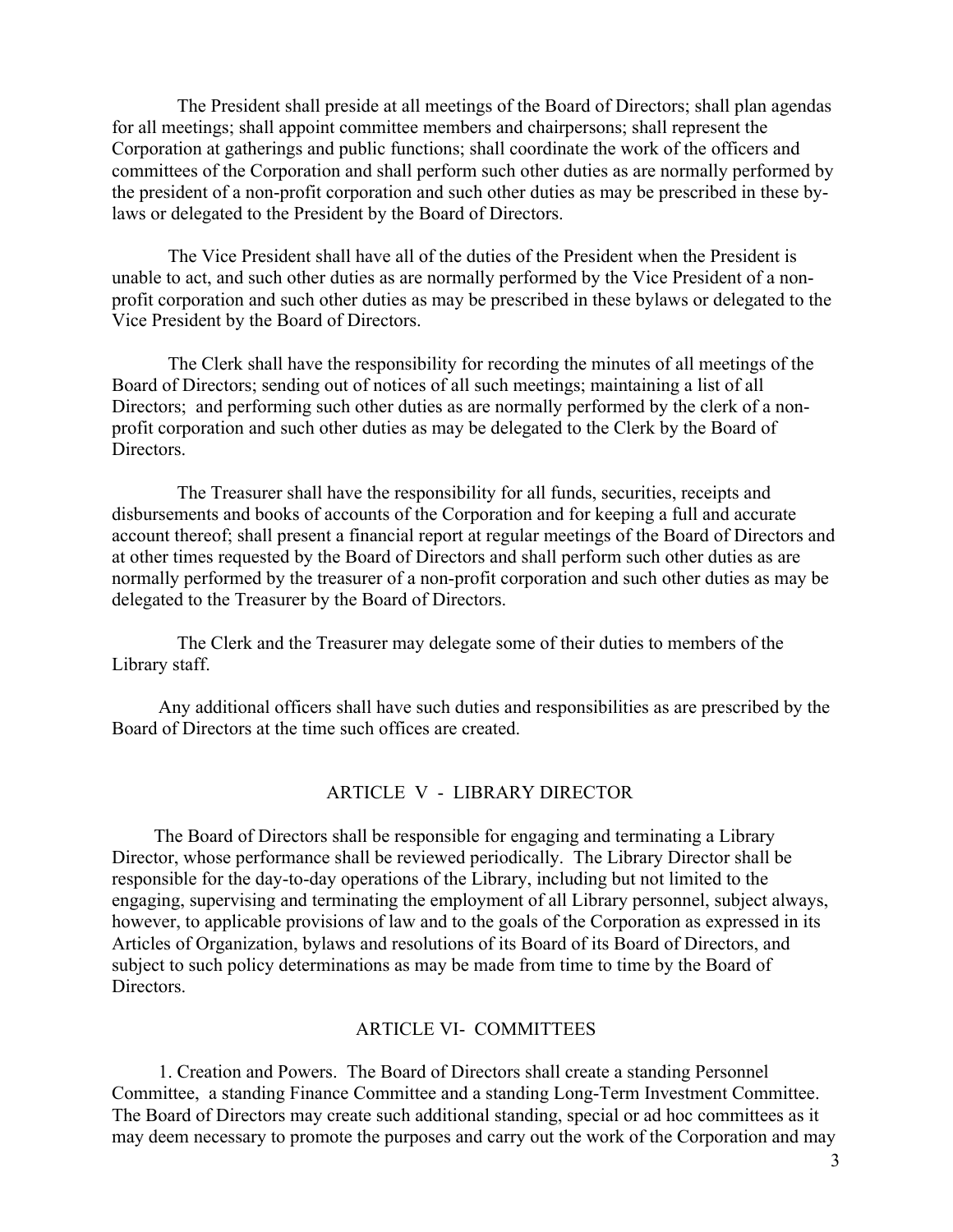designate the duties and areas of responsibility of any such committee. Committee chairs must be members of the Board of Directors, but committee members need not be Directors or members of the Corporation. The Board of Directors may remove one or more members of any standing Committee, with or without cause, at any time.

 2. Nominating Committee. The President shall propose and the Member Directors shall elect a Nominating Committee, which shall nominate Member Directors to be elected by the Corporators , Officers to be elected by the new Board and Corporators, if any.

3. All Standing Committee meetings shall be open to members of the Board of Directors.

# ARTICLE VII - MANAGEMENT OF LONG-TERM FINANCIAL ASSETS

 The Long-Term Investment Committee shall be responsible for managing the Corporation's Long-Term Financial Assets, defined as (i) its Endowment Funds, which are funds that have been donated to the Corporation with instructions to maintain them and to use the income from such funds for certain Library purposes, including general purposes, and (ii) such other funds owned by the Corporation that the Board of Directors designates are to be considered long-term financial assets. The Board of Directors shall by resolution from time to time, determine how much of the income, and how much of the principal, if any, of the Long-Term Financial Assets shall be distributed to the Corporation, and the frequency of such distributions, such determinations to be made by the Board of Directors taking into consideration the budgeted needs of the Corporation and the goal of keeping as much of the principal of the Long-Term Financial Assets intact as possible.

 The Long-Term Investment Committee shall make recommendations to the Board of Directors for the engaging of a professional investment manager and for an investment policy to guide investment decisions, and those decisions shall then be made by the Board of Directors. The Committee shall also be responsible for carrying on the ongoing relationship between the Corporation and such professional investment manager and for recommending to the Board of Directors any change in the adopted investment policy.

 The Long-Term Investment Committee shall, not less frequently than quarterly, render (or cause to be rendered) to the Board of Directors reports on the performance of the Long-Term Financial Assets.

## ARTICLE VIII - OTHER PROVISIONS

 1. Informal Action. Any action required or permitted to be taken at any meeting of the Board of Directors may be taken without a meeting if written consent to such action is signed by all Directors and such written consent is filed with the records of the Corporation. One or more Directors or members of any committee may participate in a meeting of the Directors or such committee by means of a conference telephone or similar equipment if all persons participating can hear each other at the same time, and participation by such means shall constitute presence in person at a meeting.

 2. Checks, Bank Accounts, Contracts, etc. The Board of Directors shall select such banks or depositories as it deems appropriate for the funds of the Corporation. All checks, drafts or orders for the payment of money, notes or other evidences of indebtedness shall be signed by such officer(s) or agent(s) and in such manner as shall from time to time be determined by the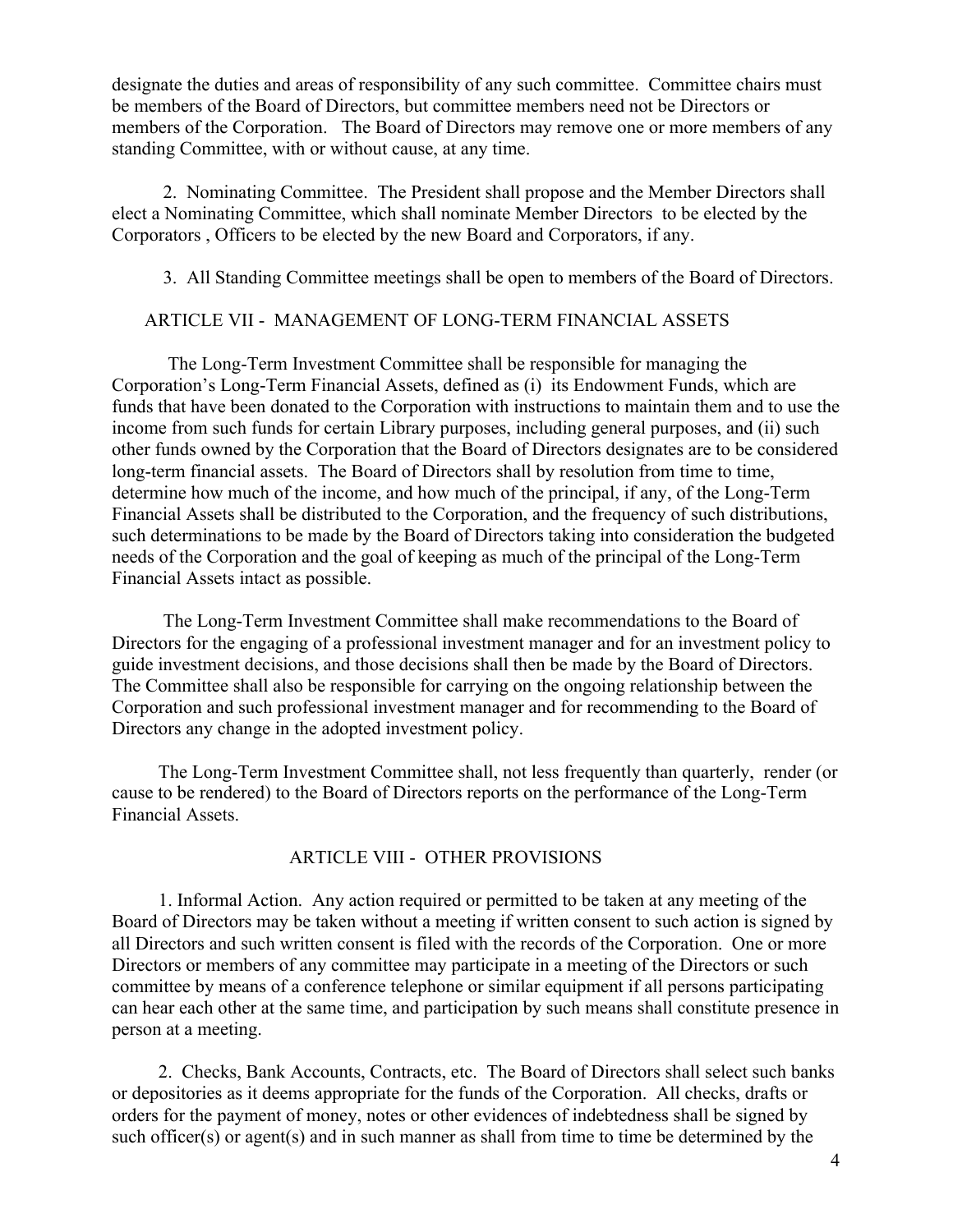Board of Directors.

 3. Indemnification. The Corporation may indemnify its Directors, its non-Director members of a Committee, its officers, employees or agents in accordance with, and to the extent permitted by, the provisions of Section 6 of Chapter 180 of the General Laws of Massachusetts as in effect at the time of adoption of these bylaws or as the same may from time to time be amended.

4. Fiscal Year. The fiscal year of the Corporation shall end on June 30th.

 5. Provisions to Protect the Corporation's Status as an Organization Exempt from Federal Income Taxation under Section 501C3 of the Internal Revenue Code. Except as an insubstantial part of its activities, the Corporation shall not carry on any activities which are not in furtherance of its exempt purposes as set forth herein. No part of the net earnings of the Corporation shall ever inure to the benefit of any private individual. No substantial part of the activities of the Corporation shall be for the carrying on of propaganda, or otherwise attempting to influence legislation, nor shall the Corporation participate in or intervene in (including the publishing or distributing of any statement) any campaign on behalf of any candidate for public office. The Corporation shall not engage in any activities which would result in its being characterized as an "action organization", as that term is defined in Treasury Regulations under Section  $501(c)(3)$  of the Code. If and during any time that the Corporation is deemed to be a private foundation as that term is defined in Section 509 of the Code, (i) its income for each taxable year shall be distributed at such time and in such manner as not to subject the Corporation to tax under Section 4942 of the Code, and (ii) the Corporation is prohibited (a) from engaging in any act of self dealing as defined in Section 4941(d) of the Code, (b) from retaining any excess business holdings as defined in Section 4943(c) of the Code, (c) from making any investments in such manner as to subject it to tax under Section 4944 of the Code and (d) from making any taxable expenditures as defined in Section 4045 of the Code. None of the property, funds or other assets of the Corporation, upon dissolution or otherwise, shall ever revert to or be distributed to its members, its officers or its directors, directly or indirectly, but in the case of dissolution shall be distributed to any organization chosen by vote of its directors, provided that such organization is exempt from federal taxation under Section  $501(c)(3)$  of the Code or under any similar exemption statute hereinafter enacted.

 6. Liability of Directors and Officers. No officer or Director or non-Director member of a Committee shall be personally liable to the Corporation or its members for damages for breach of fiduciary duty as an officer or director except (to the extent provided by applicable law) for liability (i) for breach of the officer's or Director's duty of loyalty to the Corporation or its members, (ii) for acts or omissions not in good faith or which involve intentional misconduct or a knowing violation of law or (iii) for any transaction from which the officer or Director derived an improper personal benefit.

## ARTICLE X - AMENDMENTS

 Except as otherwise provided in this Article, these bylaws may be amended, repealed or altered in whole or in part by two-thirds of the Board of Directors then in office, provided, however, that the notice for any meeting at which a bylaw amendment is to be considered has stated that a bylaw amendment will be voted upon and has set forth either the proposed amendment or a summary of its provisions, and provided, further, that any material change to the